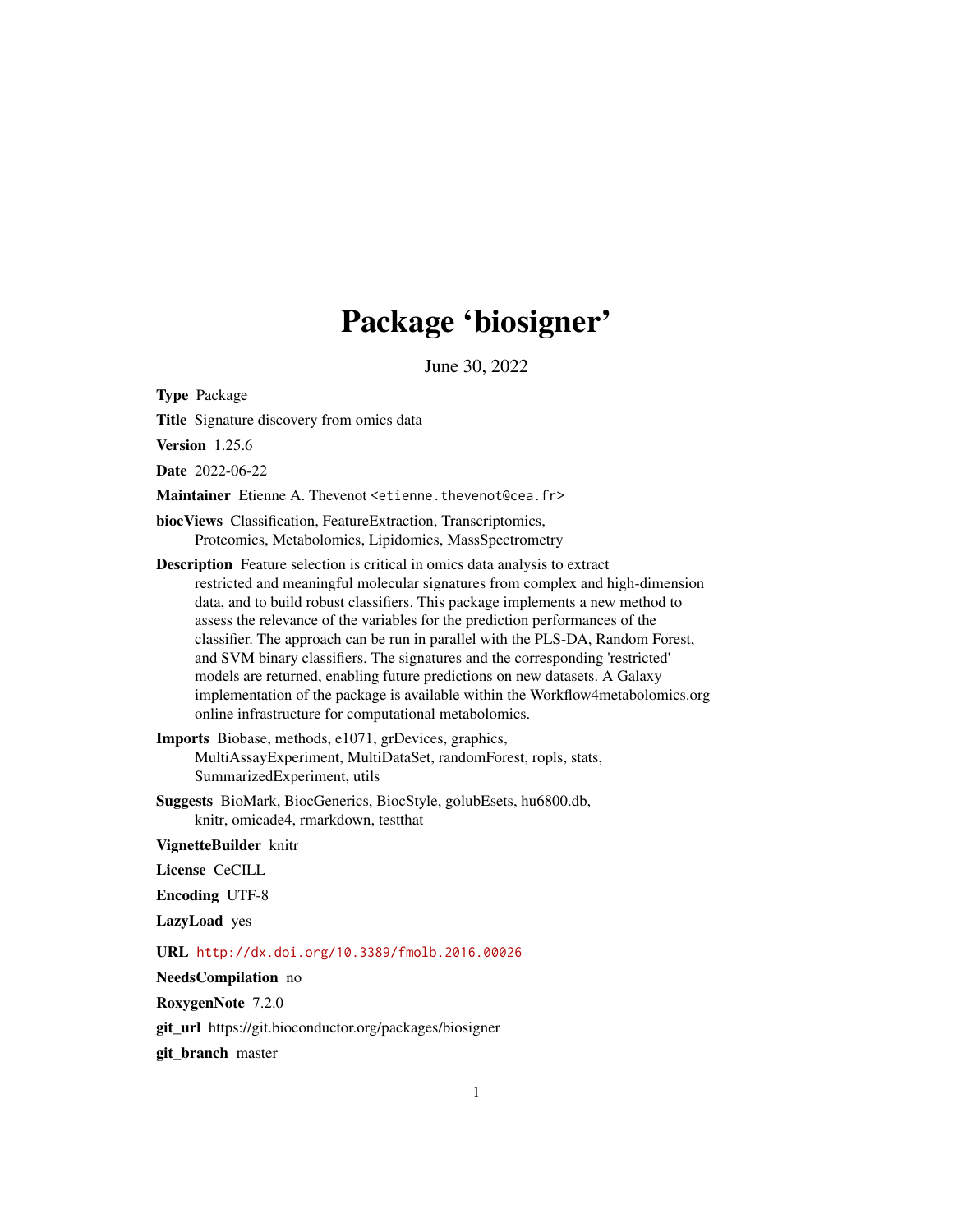<span id="page-1-0"></span>git\_last\_commit b14550c git\_last\_commit\_date 2022-06-22 Date/Publication 2022-06-30 Author Philippe Rinaudo [aut], Etienne A. Thevenot [aut, cre]

(<<https://orcid.org/0000-0003-1019-4577>>)

# R topics documented:

|       | plot,biosign, ANY-method $\ldots \ldots \ldots \ldots \ldots \ldots \ldots \ldots \ldots \ldots \ldots \ldots \ldots 17$ |  |
|-------|--------------------------------------------------------------------------------------------------------------------------|--|
|       | predict, biosign-method $\ldots \ldots \ldots \ldots \ldots \ldots \ldots \ldots \ldots \ldots \ldots \ldots$            |  |
|       |                                                                                                                          |  |
| Index |                                                                                                                          |  |

biosigner-package *Molecular signature discovery from omics data*

# Description

Feature selection is critical in omics data analysis to extract restricted and meaningful molecular signatures from complex and high-dimension data, and to build robust classifiers. This package implements a new method to assess the relevance of the variables for the prediction performances of the classifier. The approach can be run in parallel with the PLS-DA, Random Forest, and SVM binary classifiers. The signatures and the corresponding 'restricted' models are returned, enabling future predictions on new datasets. A Galaxy implementation of the package is available within the Workflow4metabolomics.org online infrastructure for computational metabolomics.

# Author(s)

Philippe Rinaudo <phd.rinaudo@gmail.com> and Etienne A. Thevenot <etienne.thevenot@cea.fr>.

Maintainer: Etienne A. Thevenot <etienne.thevenot@cea.fr>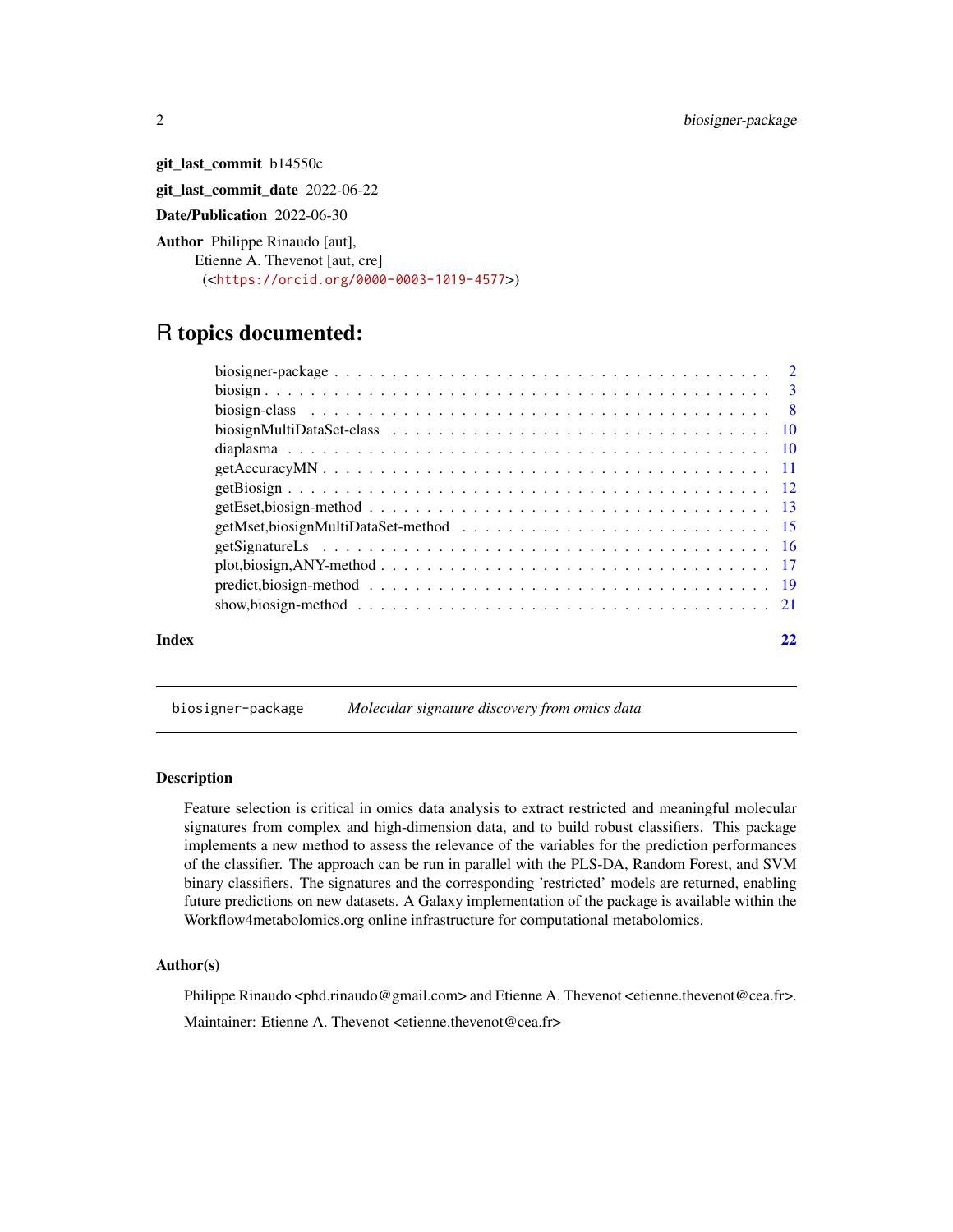<span id="page-2-1"></span><span id="page-2-0"></span>

#### Description

Main function of the 'biosigner' package. For each of the available classifiers (PLS-DA, Random Forest, and SVM), the significant features are selected and the corresponding models are built.

#### Usage

```
biosign(
  x,
 y,
  methodVc = c("all", "plsda", "randomforest", "svm")[1],
 bootI = 50,
  pvalN = 0.05,
  permI = 1,
  fixRankL = FALSE,
  seedI = 123,
  plotSubC = NA,
  fig.pdfC = c("none", "interactive", "myfile.pdf")[2],
  info.txtC = c("none", "interactive", "myfile.txt")[2]
)
## S4 method for signature 'matrix'
biosign(
  x,
 y,
  methodVc = c("all", "plsda", "randomforest", "svm")[1],
 bootI = 50,
  pvalN = 0.05,
  permI = 1,
  fixRankL = FALSE,
  seedI = 123,
  plotsubC = ""fig.pdfC = c("none", "interactive", "myfile.pdf")[2],
  info.txtC = c("none", "interactive", "myfile.txt")[2]
)
## S4 method for signature 'data.frame'
biosign(
  x,
  y,
  methodVc = c("all", "plsda", "randomforest", "svm")[1],
 bootI = 50,
  pvalN = 0.05,
  permI = 1,
```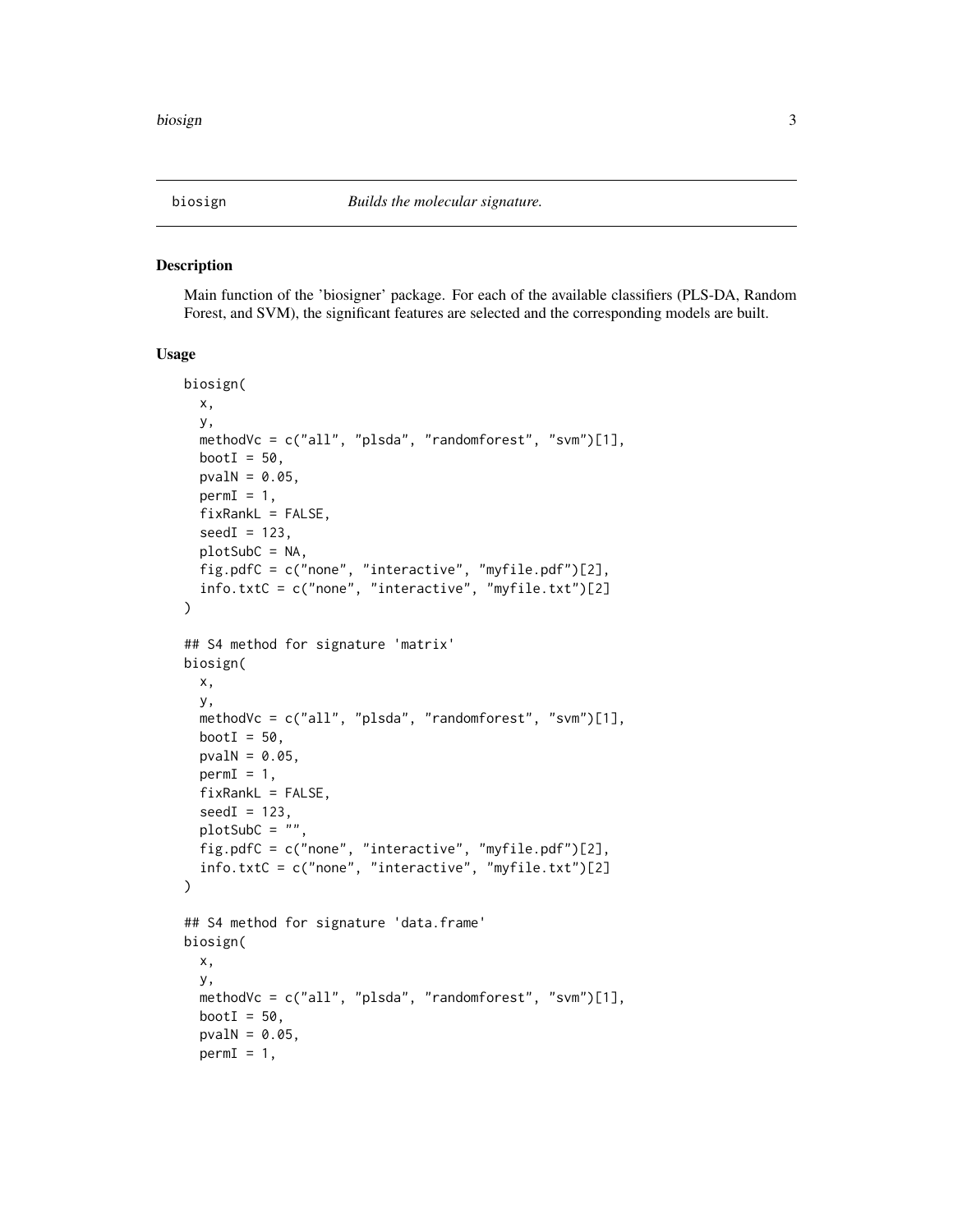#### 4 biosign

```
fixRankL = FALSE,
  seedI = 123,
 plotsubC = "",
 fig.pdfC = c("none", "interactive", "myfile.pdf")[2],
 info.txtC = c("none", "interactive", "myfile.txt")[2]
\lambda## S4 method for signature 'SummarizedExperiment'
biosign(
 x,
 y,
 methodVc = c("all", "plsda", "randomforest", "svm")[1],
 bootI = 50,
 pvalN = 0.05,
 permI = 1,
  fixRankL = FALSE,seedI = 123,
 plotsubC = " "fig.pdfC = c("none", "interactive", "myfile.pdf")[2],
  info.txtC = c("none", "interactive", "myfile.txt")[2]
)
## S4 method for signature 'MultiAssayExperiment'
biosign(
 x,
 y,
 methodVc = c("all", "plsda", "randomforest", "svm")[1],
 bootI = 50,
 pvalN = 0.05,
 permI = 1,
  fixRankL = FALSE,seedI = 123,
 plotsubC = "",
 fig.pdfC = c("none", "interactive", "myfile.pdf")[2],
  info.txtC = c("none", "interactive", "myfile.txt")[2]
)
## S4 method for signature 'ExpressionSet'
biosign(
 x,
 y,
 methodVc = c("all", "plsda", "randomforest", "svm")[1],
 bootI = 50,
 pvalN = 0.05,
 permI = 1,
  fixRankL = FALSE,
  seedI = 123,
  plotSubC = "",
```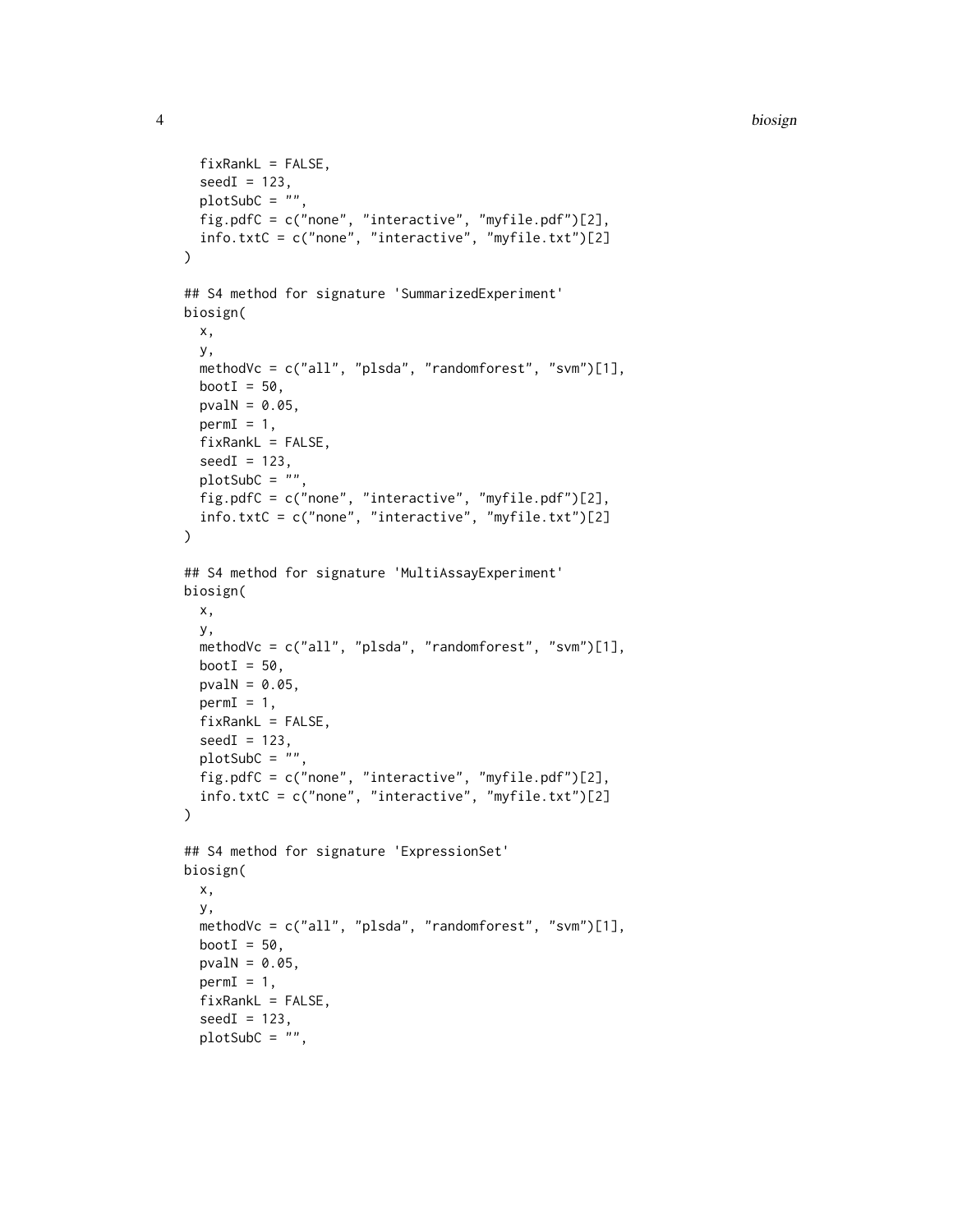#### biosign 5 to 1999 to 1999 to 1999 to 1999 to 1999 to 1999 to 1999 to 1999 to 1999 to 1999 to 1999 to 1999 to 1

```
fig.pdfC = c("none", "interactive", "myfile.pdf")[2],
  info.txtC = c("none", "interactive", "myfile.txt")[2]
\sum_{i=1}^{n}## S4 method for signature 'MultiDataSet'
biosign(
 x,
 y,
 methodVc = c("all", "plsda", "randomforest", "svm")[1],
 bootI = 50,
 pvalN = 0.05,
 permI = 1,
 fixRankL = FALSE,
 seedI = 123,plotSubC = "",
  fig.pdfC = c("none", "interactive", "myfile.pdf")[2],
  info.txtC = c("none", "interactive", "myfile.txt")[2]
\mathcal{L}
```
# Arguments

| X         | Numerical data frame or matrix (observations x variables), or SummarizedEx-<br>periment (or ExpressionSet) object; NAs are allowed for PLS-DA but for SVM,<br>samples with NA will be removed           |
|-----------|---------------------------------------------------------------------------------------------------------------------------------------------------------------------------------------------------------|
| У         | Two-level factor corresponding to the class labels, or a character indicating the<br>name of the column of the pData to be used, when x is an ExpressionSet object                                      |
| methodVc  | Character vector: Either one or all of the following classifiers: Partial Least<br>Squares Discriminant Analysis ('plsda'), or Random Forest ('randomforest'), or<br>Support Vector Machine ('svm')     |
| bootI     | Integer: Number of bootstaps for resampling                                                                                                                                                             |
| pvalN     | Numeric: To speed up the selection, only variables which significantly improve<br>the model up to two times this threshold (to take into account potential fluctua-<br>tions) are computed              |
| permI     | Integer: Random permutation are used to assess the significance of each new<br>variable included into the model (forward selection)                                                                     |
| fixRankL  | Logical: Should the initial ranking be computed with the full model only, or as<br>the median of the ranks from the models built on the sampled dataset?                                                |
| seedI     | integer: optional seed to obtain exactly the same signature when rerunning<br>biosigner; default is '123'; set to NULL to prevent seed setting                                                          |
| plotSubC  | Character: Graphic subtitle                                                                                                                                                                             |
| fig.pdfC  | Character: File name with '.pdf' extension for the figure; if 'interactive' (de-<br>fault), figures will be displayed interactively; if 'none', no figure will be gener-<br>ated                        |
| info.txtC | Character: File name with '.txt' extension for the printed results (call to sink()');<br>if 'interactive' (default), messages will be printed on the screen; if 'none', no<br>verbose will be generated |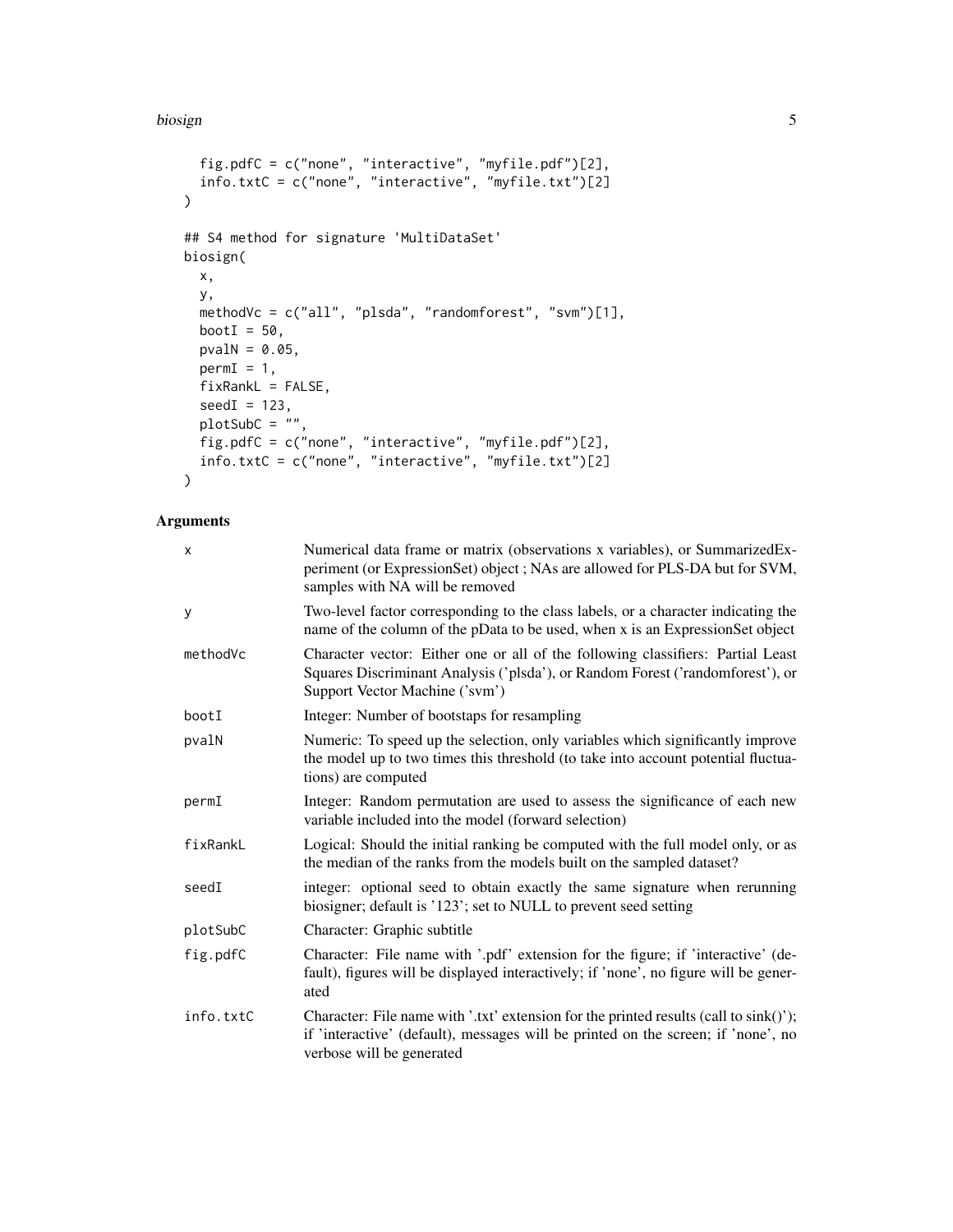An S4 object of class 'biosign' containing the following slots: 1) 'methodVc' character vector: selected classifier(s) ('plsda', 'randomforest', and/or 'svm'), 2) 'accuracyMN' numeric matrix: balanced accuracies for the full models, and the models restricted to the 'S' and 'AS' signatures (predictions are obtained by using the resampling scheme selected with the 'bootI' and 'crossvalI' arguments), 3) 'tierMC' character matrix: contains the tier  $('S', 'A', 'B', 'C', 'D', or 'E')$  of each feature for each classifier (features with tier 'S' have been found significant in all backward selections; features with tier 'A' have been found significant in all but the last selection, and so on), 4) modelLs list: selected classifier(s) trained on the subset restricted to the 'S' features, 5) signatureLs list: 'S' signatures for each classifier; and 6) 'AS' list: 'AS' signatures and corresponding trained classifiers, in addition to the dataset restricted to tiers 'S' and 'A' ('xMN') and the labels ('yFc')

#### Author(s)

Philippe Rinaudo and Etienne Thevenot (CEA)

#### See Also

[predict.biosign](#page-18-1), [plot.biosign](#page-16-1)

#### Examples

## loading the diaplasma dataset

data(diaplasma) attach(diaplasma)

## restricting to a smaller dataset for this example

```
featureSelVl <- variableMetadata[, "mzmed"] >= 490 & variableMetadata[, "mzmed"] < 500
dataMatrix <- dataMatrix[, featureSelVl]
variableMetadata <- variableMetadata[featureSelVl, ]
```

```
# signature selection for all 3 classifiers
# a bootI = 5 number of bootstraps is used for this example
# we recommend to keep the default bootI = 50 value for your analyzes
```

```
diaSign <- biosign(dataMatrix, sampleMetadata[, "type"], bootI = 5)
```
## Application to a SummarizedExperiment

```
diaplasma.se <- SummarizedExperiment::SummarizedExperiment(assays = list(diaplasma = t(dataMatrix)),
                                                            colData = sampleMetadata,
                                                            rowData = variableMetadata)
```
# restricting to the first 100 features to speed up the example

diaplasma.se <- diaplasma.se[1:100, ]

```
diaplasma.se <- biosign(diaplasma.se, "type", bootI = 5)
```
# <span id="page-5-0"></span>Value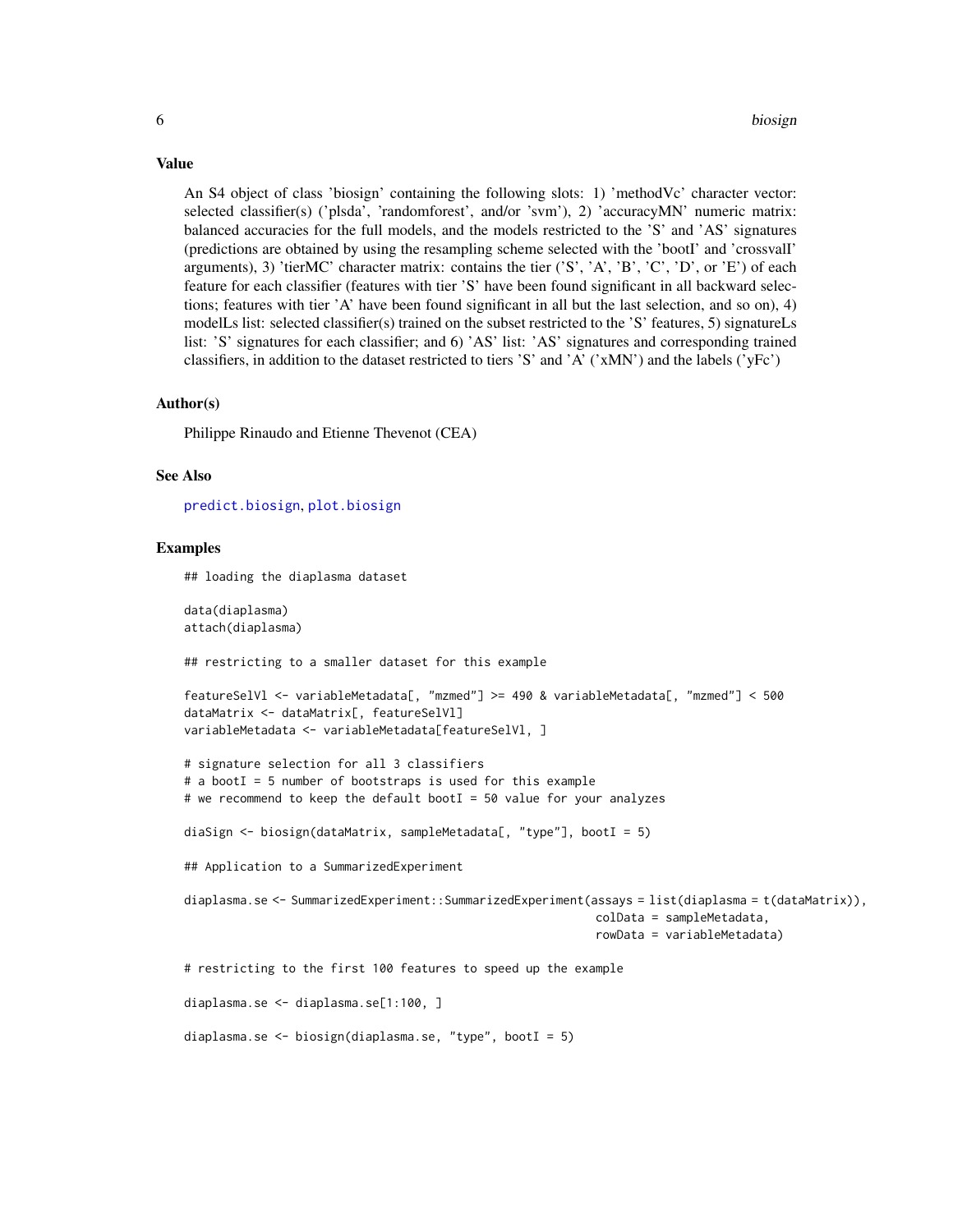#### biosign **7** and 2011 11:00 the contract of the contract of the contract of the contract of the contract of the contract of the contract of the contract of the contract of the contract of the contract of the contract of the

```
head(SummarizedExperiment::rowData(diaplasma.se))
# getting the biosign output
diaplasma_type.biosign <- getBiosign(diaplasma.se)[["type_plsda.forest.svm"]]
getAccuracyMN(diaplasma_type.biosign)
## Application to an ExpressionSet
diaSet <- Biobase::ExpressionSet(assayData = t(dataMatrix),
                                 phenoData = new("AnnotatedDataFrame",
                                                data = sampleMetadata),
                                 featureData = new("AnnotatedDataFrame",
                                                data = variableMetadata),
                                 experimentData = new("MIAME",
                                               title = "diaplasma"))
# restricting to the first 100 features to speed up the example
diaSet <- diaSet[1:100, ]
diaSign <- biosign(diaSet, "type", bootI = 5)
diaSet <- getEset(diaSign)
head(Biobase::fData(diaSet))
detach(diaplasma)
## Application to a MultiAssayExperiment
data("NCI60", package = "ropls")
nci.mae <- NCI60[["mae"]]
library(MultiAssayExperiment)
# Cancer types
table(nci.mae$cancer)
# Restricting to the 'ME' and 'LE' cancer types and to the 'agilent' and 'hgu95' datasets
nci.mae <- nci.mae[, nci.mae$cancer %in% c("ME", "LE"), c("agilent", "hgu95")]
# Selecting the significant features for PLS-DA, RF, and SVM classifiers
nci.mae <- biosign(nci.mae, "cancer", bootI = 5)
# Getting the tiers
SummarizedExperiment::rowData(nci.mae[["agilent"]])
# Getting the models
mae_biosign.ls <- getBiosign(nci.mae)
```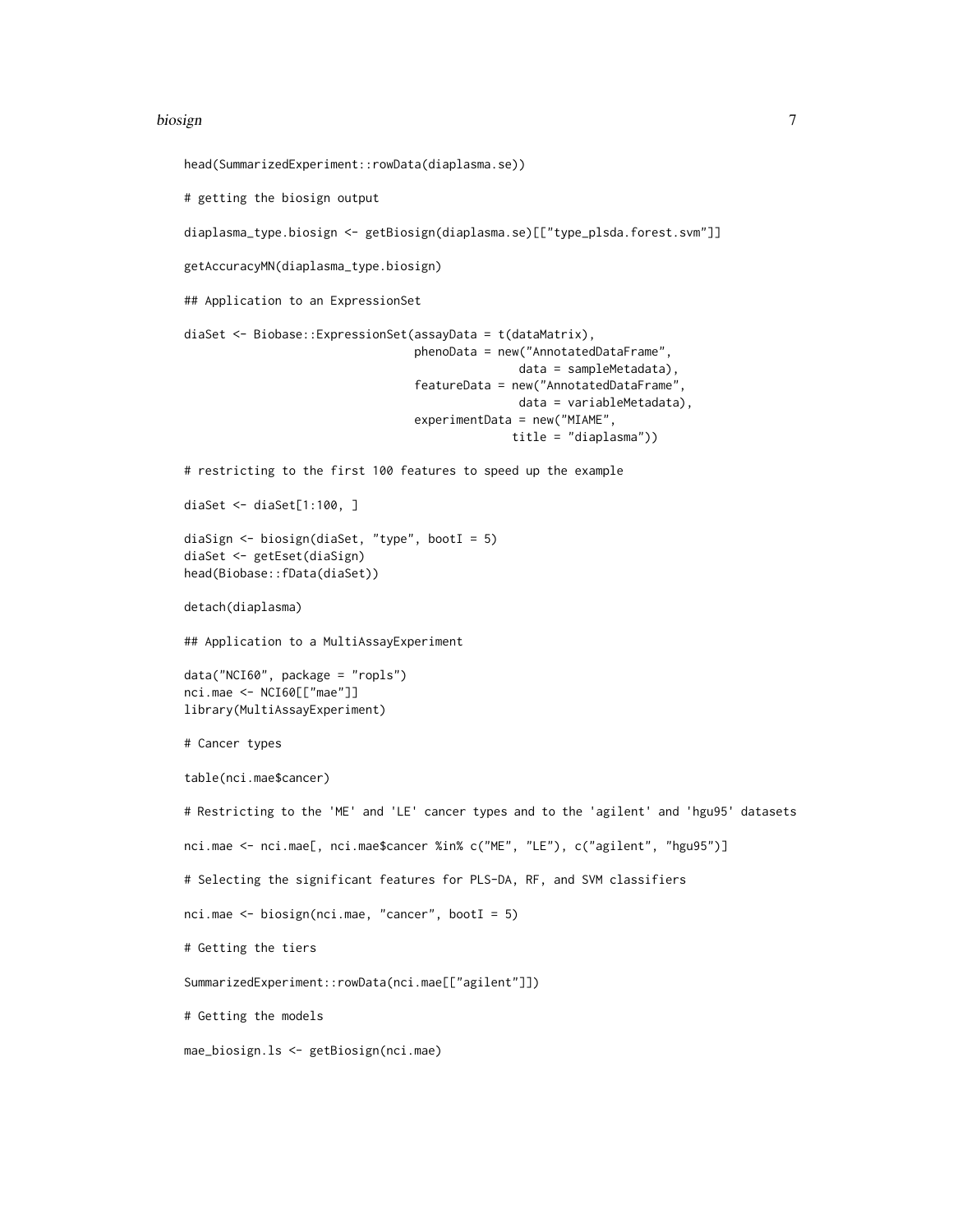```
# Name of the models stored in the (metadata of) each SummarizedExperiment object
names(mae_biosign.ls[["agilent"]])
# Visualizing the individual results
for (set.c in names(mae_biosign.ls))
 plot(mae_biosign.ls[[set.c]][["cancer_plsda.forest.svm"]],
      typeC = "tier",
      plotSubC = set.c)
## Application to a MultiDataSet
data("NCI60", package = "ropls")
nci.mds <- NCI60[["mds"]]
# Restricting to the "agilent" and "hgu95" datasets
nci.mds <- nci.mds[, c("agilent", "hgu95")]
# Restricting to the 'ME' and 'LE' cancer types
library(Biobase)
sample_names.vc <- Biobase::sampleNames(nci.mds[["agilent"]])
cancer_type.vc <- Biobase::pData(nci.mds[["agilent"]])[, "cancer"]
nci.mds <- nci.mds[sample_names.vc[cancer_type.vc %in% c("ME", "LE")], ]
# Selecting the significant features for PLS-DA, RF, and SVM classifiers
nci_cancer.biosign <- biosign(nci.mds, "cancer", bootI = 5)
# Getting back the updated MultiDataSet
nci.mds <- getMset(nci_cancer.biosign)
```
biosign-class *Class "biosign"*

#### Description

The biosigner object class

#### **Slots**

methodVc character vector: selected classifier(s) ('plsda', 'randomforest', or 'svm')

accuracyMN numeric matrix: balanced accuracies for the full models, and the models restricted to the 'S' and 'AS' signatures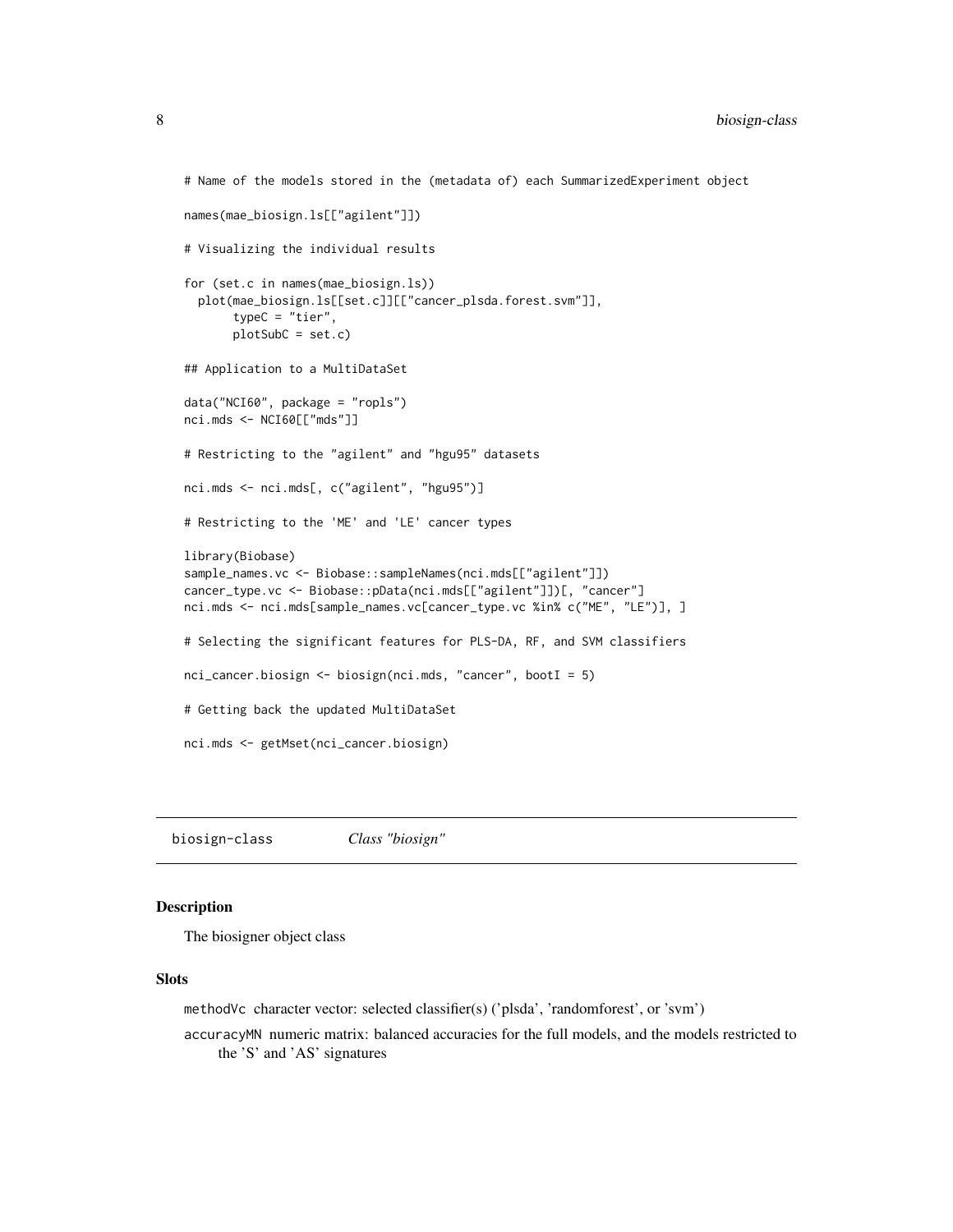# <span id="page-8-0"></span>biosign-class 9

- tierMC character matrix: contains the tier  $('S', 'A', 'B', 'C', 'D', or 'E')$  of each feature for each classifier
- yFc factor with two levels: response factor
- modelLs list: selected classifier(s) trained on the subset restricted to the 'S' features
- signatureLs list: 'S' signatures for each classifier
- xSubMN matrix: dataset restricted to the 'S' tier
- AS list: 'AS' signatures and corresponding trained classifiers, in addition to the dataset restricted to tiers 'S' and 'A' ('xMN') and the labels ('yFc')
- eset ExpressionSet: when 'biosign' has been applied to an ExpressionSet, the instance with additional columns in fData containing the selected features is stored here

# Objects from the Class

Objects can be created by calls of the form new("biosign", ...) or by calling the biosign function

#### Author(s)

Philippe Rinaudo and Etienne Thevenot (CEA)

#### See Also

[biosign](#page-2-1)

#### Examples

## loading the diaplasma dataset

```
data(diaplasma)
attach(diaplasma)
```
## restricting to a smaller dataset for this example

```
featureSelVl <- variableMetadata[, "mzmed"] >= 490 & variableMetadata[, "mzmed"] < 500
dataMatrix <- dataMatrix[, featureSelVl]
variableMetadata <- variableMetadata[featureSelVl, ]
```

```
## signature selection for all 3 classifiers
\# a bootI = 5 number of bootstraps is used for this example
## we recommend to keep the default bootI = 50 value for your analyzes
```

```
set.seed(123)
diaSign <- biosign(dataMatrix, sampleMetadata[, "type"], bootI = 5)
```
detach(diaplasma)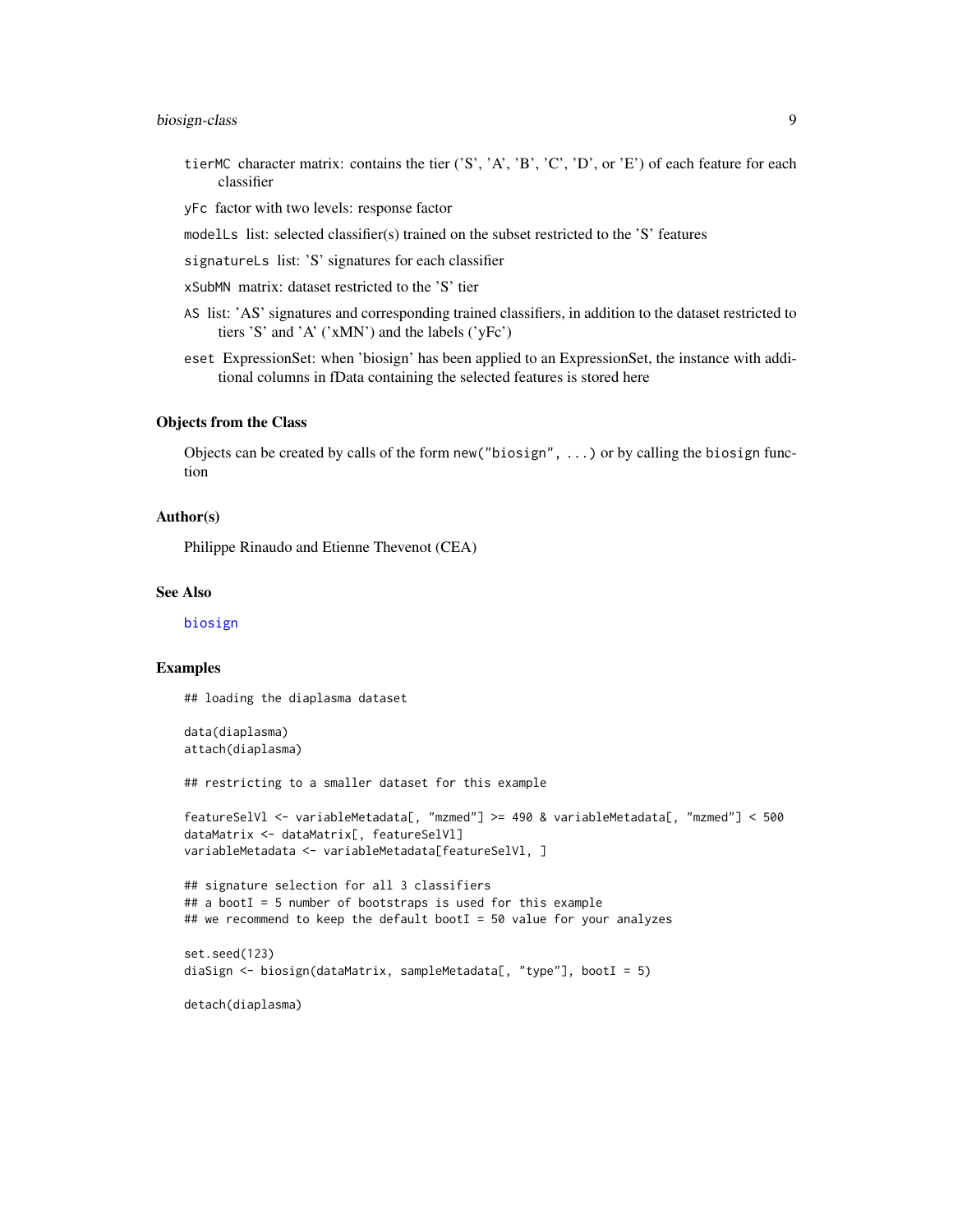<span id="page-9-0"></span>biosignMultiDataSet-class

*Class "biosignMultiDataSet"*

# Description

An S4 class to store the the biosign objects generated by the application of the 'biosign' method to a MultiDataSet instance

#### **Slots**

biosignLs List: List of instances from the 'biosign' class corresponding to the models built on each ExpresssionSet

#### Objects from the Class

Objects can be created by calls of the form new("biosignMultiDataSet", ...) or by applying the biosign function to a MultiDataSet instance

# See Also

[biosign](#page-2-1)

### Examples

# In progress

diaplasma *Analysis of plasma from diabetic patients by LC-HRMS*

#### Description

Plasma samples from 69 diabetic patients were analyzed by reversed-phase liquid chromatography coupled to high-resolution mass spectrometry (Orbitrap Exactive) in the negative ionization mode. The raw data were pre-processed with XCMS and CAMERA (5,501 features), corrected for signal drift, log10 transformed, and annotated with an in-house spectral database. The patient's age, body mass index, and diabetic type are recorded. These three clinical covariates are strongly associated, most of the type II patients being older and with a higher bmi than the type I individuals.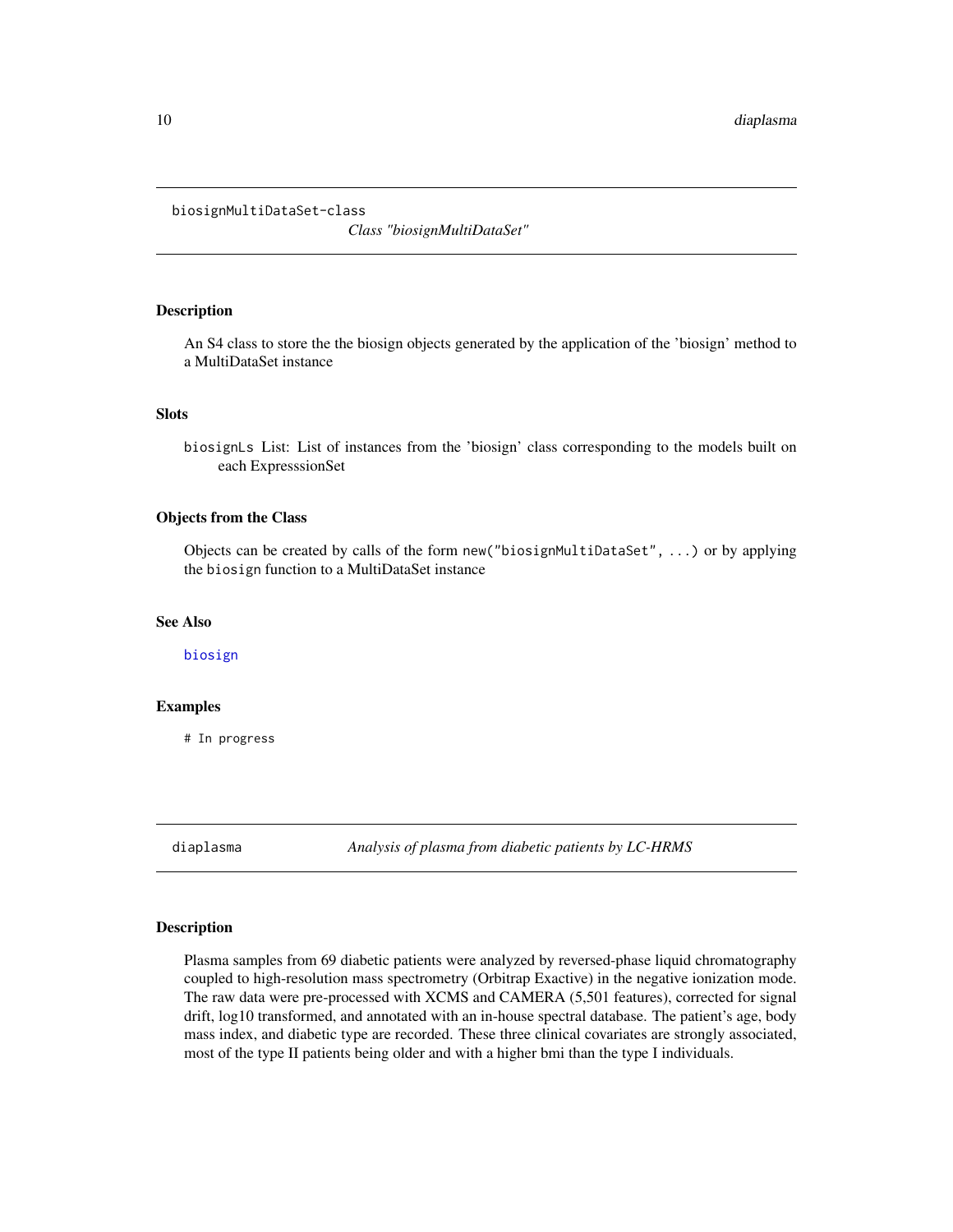#### <span id="page-10-0"></span>getAccuracyMN 11

#### Format

A list with the following elements:

- dataMatrix: a 69 samples x 5,501 features matrix of numeric type corresponding to the intensity profiles (values have been log10-transformed),
- sampleMetadata: a 69 x 3 data frame, with the patients' diabetic type ('type', factor), age ('age', numeric), and body mass index ('bmi', numeric),
- variableMetadata: a 5,501 x 8 data frame, with the median m/z ('mzmed', numeric) and the median retention time in seconds ('rtmed', numeric) from XCMS, the 'isotopes' (character), 'adduct' (character) and 'pcgroups' (numeric) annotations from CAMERA, and the names of the m/z and RT matching compounds from an in-house database of pure spectra from commercial metabolites ('spiDb', character).

#### Value

List containing the 'dataMatrix' matrix (numeric) of data (samples as rows, variables as columns), the 'sampleMetadata' data frame of sample metadata, and the variableMetadata data frame of variable metadata. Row names of 'dataMatrix' and 'sampleMetadata' are identical. Column names of 'dataMatrix' are identical to row names of 'variableMetadata'. For details see the 'Format' section above.

#### Source

'diaplasma' dataset.

#### References

Rinaudo P., Boudah S., Junot C. and Thevenot E.A. (2016). biosigner: a new method for the discovery of significant molecular signatures from omics data. Frontiers in Molecular Biosciences 3. doi:10.3389/fmolb.2016.00026

getAccuracyMN *Accuracies of the full model and the models restricted to the signatures*

#### Description

Balanced accuracies for the full models, and the models restricted to the 'S' and 'AS' signatures

#### Usage

```
getAccuracyMN(object)
```

```
## S4 method for signature 'biosign'
getAccuracyMN(object)
```
#### Arguments

object An S4 object of class biosign, created by the biosign function.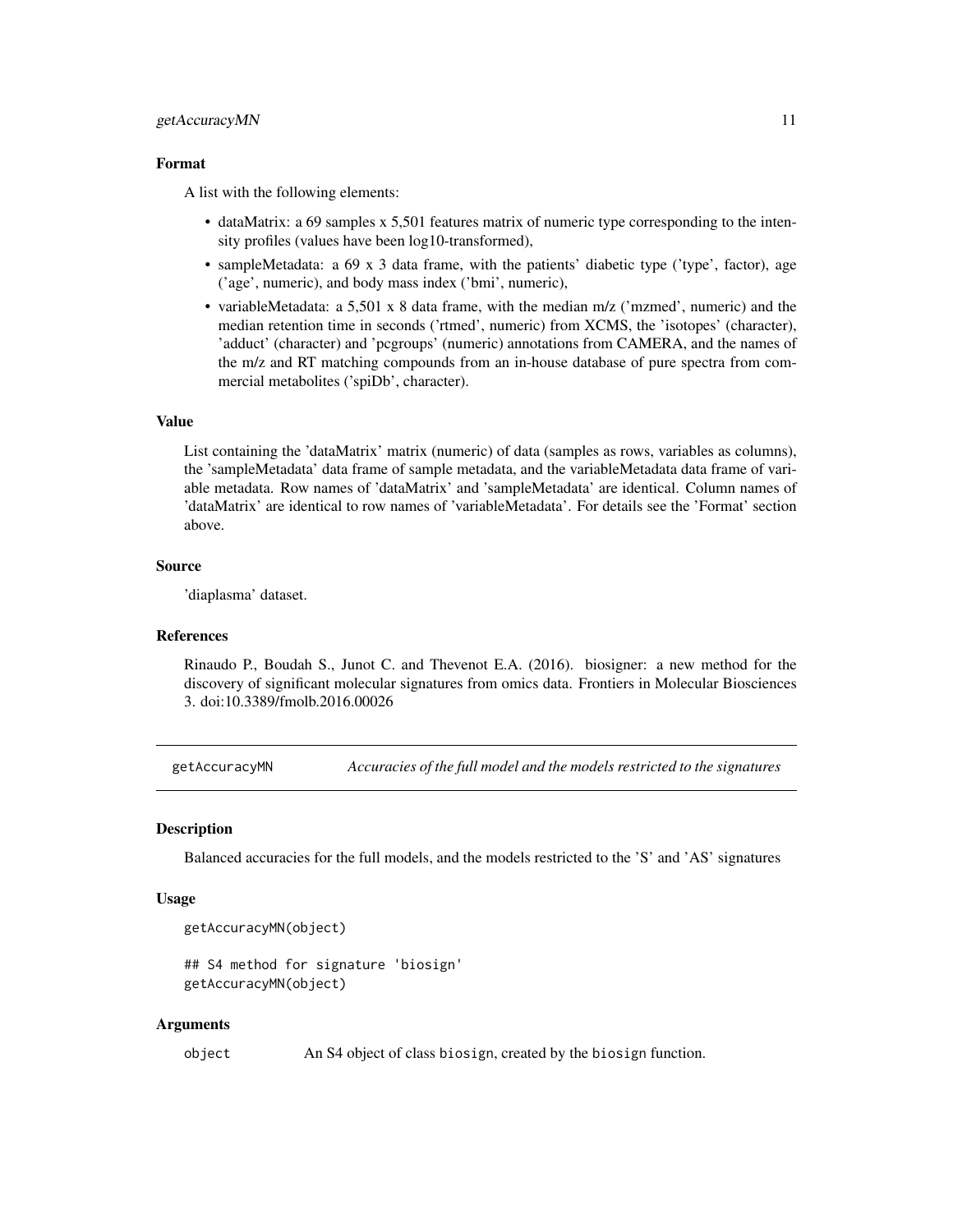# <span id="page-11-0"></span>Value

A numeric matrix containing the balanced accuracies for the full models, and the models restricted to the 'S' and 'AS' signatures (predictions are obtained by using the resampling scheme selected with the 'bootI' and 'crossvalI' arguments)

#### Author(s)

Philippe Rinaudo and Etienne Thevenot (CEA)

# Examples

```
## loading the diaplasma dataset
data(diaplasma)
attach(diaplasma)
## restricting to a smaller dataset for this example
featureSelVl <- variableMetadata[, "mzmed"] >= 490 & variableMetadata[, "mzmed"] < 500
dataMatrix <- dataMatrix[, featureSelVl]
variableMetadata <- variableMetadata[featureSelVl, ]
## signature selection for all 3 classifiers
## a bootI = 5 number of bootstraps is used for this example
## we recommend to keep the default bootI = 50 value for your analyzes
set.seed(123)
diaSign <- biosign(dataMatrix, sampleMetadata[, "type"], bootI = 5)
## individual boxplot of the selected signatures
getAccuracyMN(diaSign)
detach(diaplasma)
```

| getBiosign | Getting the biosigner signature from the SummarizedExperiment ob- |
|------------|-------------------------------------------------------------------|
|            | iect                                                              |

# Description

The models are extracted as a list

#### Usage

getBiosign(object)

## S4 method for signature 'SummarizedExperiment'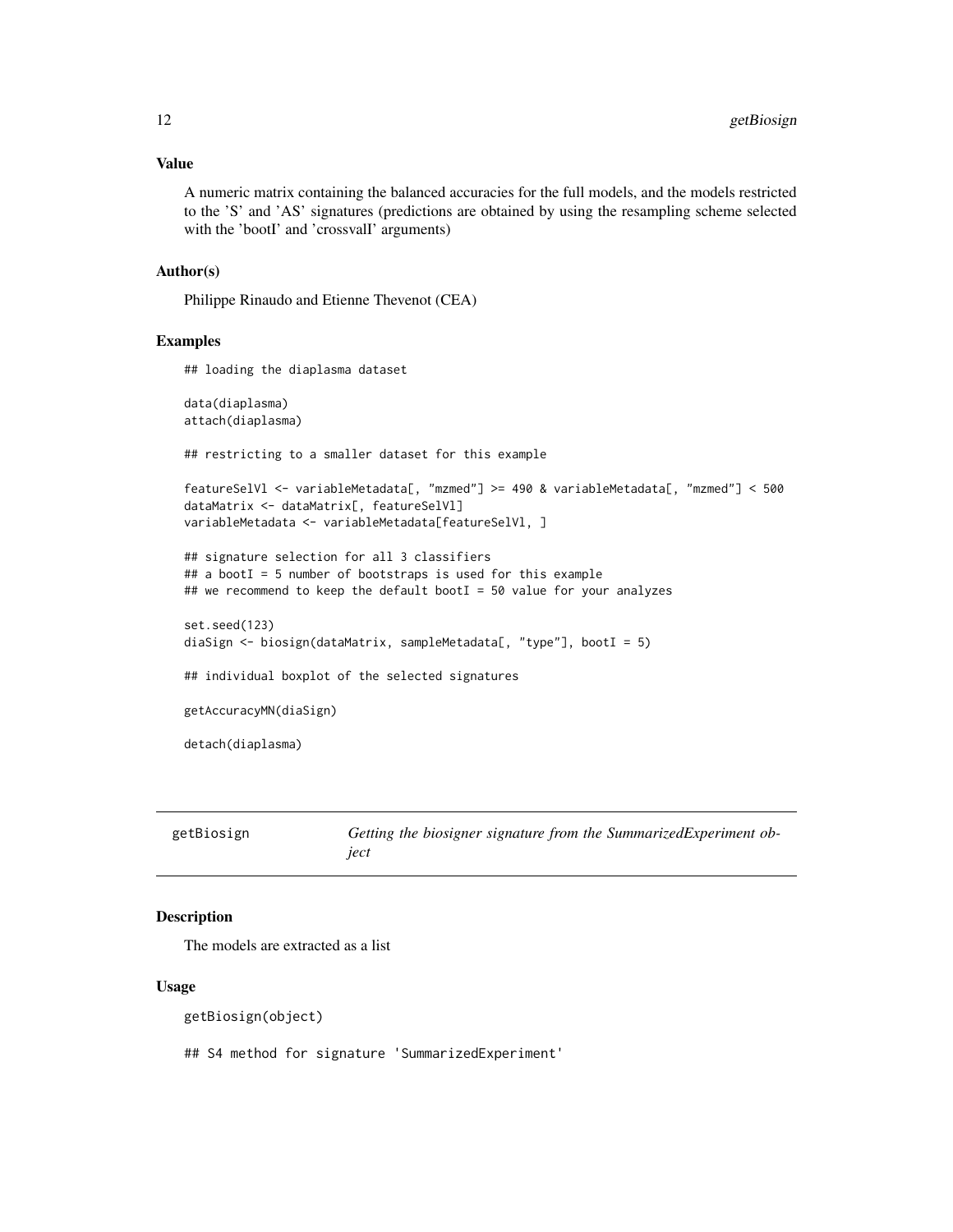# <span id="page-12-0"></span>getEset,biosign-method 13

getBiosign(object)

```
## S4 method for signature 'MultiAssayExperiment'
getBiosign(object)
```
#### Arguments

object An S4 object of class SummarizedExperiment, once processed by the biosign method

# Value

List of biosigner outputs contained in the SummarizedExperiment object

#### Author(s)

Etienne Thevenot, <etienne.thevenot@cea.fr>

#### Examples

# Getting the diaplasma data set as a SummarizedExperiment

```
data(diaplasma)
```

```
diaplasma.se <- SummarizedExperiment::SummarizedExperiment(assays = list(diaplasma = t(diaplasma[["dataMatrix"]])),
                                                  colData = diaplasma[["sampleMetadata"]],
```
rowData = diaplasma[["variableMetadata"]])

diaplasma.se <- diaplasma.se[1:100, ]

# Selecting the features

diaplasma.se <- biosign(diaplasma.se, "type", bootI = 5, fig.pdfC = "none")

# Getting the signatures

diaplasma.biosign <- getBiosign(diaplasma.se)[["type\_plsda.forest.svm"]]

diaplasma.biosign

getEset,biosign-method

*getEset method*

#### Description

Extracts the complemented ExpressionSet when biosign has been applied to an ExpressionSet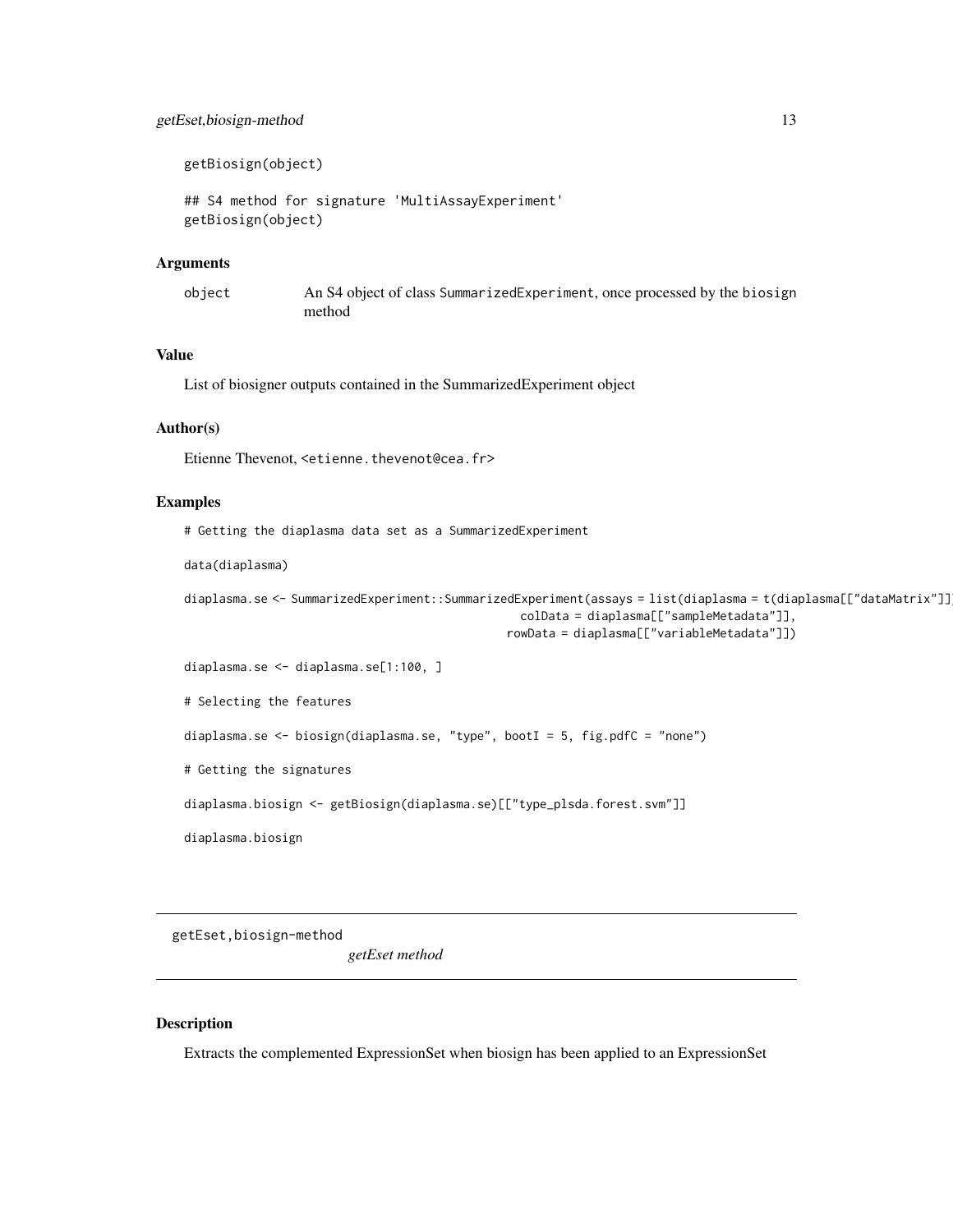#### Usage

```
## S4 method for signature 'biosign'
getEset(object)
```
# Arguments

object An S4 object of class biosign, created by biosign function.

#### Value

An S4 object of class ExpressionSet which contains the dataMatrix (t(exprs(eset))), and the sampleMetadata (pData(eset)) and variableMetadata (fData(eset)) with the additional columns containing the computed tiers for each feature and each classifier.

#### Author(s)

Etienne Thevenot, <etienne.thevenot@cea.fr>

#### Examples

## loading the diaplasma dataset

data(diaplasma) attach(diaplasma)

## building the ExpresssionSet instance

```
diaSet <- Biobase::ExpressionSet(assayData = t(dataMatrix),
                                 phenoData = new("AnnotatedDataFrame",
                                                 data = sampleMetadata),
                                 featureData = new("AnnotatedDataFrame",
                                                   data = variableMetadata),
                                 experimentData = new("MIAME",
                                                      title = "diaplasma"))
```
## restricting to a smaller dataset for this example

```
featureSelVl <- variableMetadata[, "mzmed"] >= 490 & variableMetadata[, "mzmed"] < 500
diaSet <- diaSet[featureSelVl, ]
```

```
## signature selection for all 3 classifiers
## a bootI = 5 number of bootstraps is used for this example
## we recommend to keep the default bootI = 50 value for your analyzes
```

```
set.seed(123)
diaSign <- biosign(diaSet, "type", bootI = 5)
```

```
diaSet <- biosigner::getEset(diaSign)
head(Biobase::pData(diaSet))
head(Biobase::fData(diaSet))
```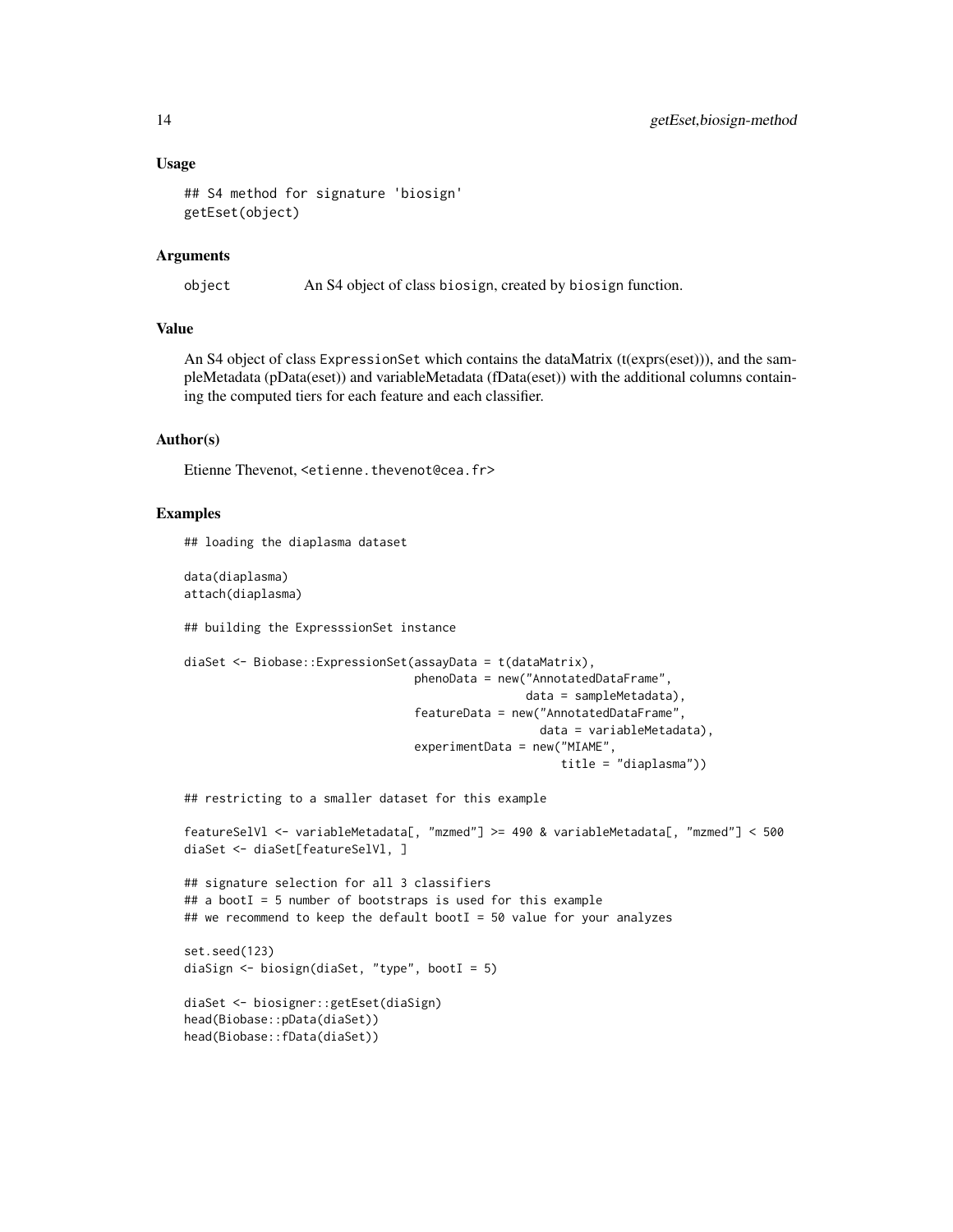<span id="page-14-0"></span>detach(diaplasma)

getMset,biosignMultiDataSet-method *getMset method*

#### Description

Extracts the complemented MultiDataSet when biosign has been applied to a MultiDataSet

#### Usage

```
## S4 method for signature 'biosignMultiDataSet'
getMset(object)
```
# Arguments

| object | An S4 object of class biosignMultiDataSet, created by biosign function ap- |
|--------|----------------------------------------------------------------------------|
|        | plied to a MultiDataSet                                                    |

#### Value

An S4 object of class MultiDataSet.

# Examples

```
# Loading the 'NCI60_4arrays' from the 'omicade4' package
data("NCI60_4arrays", package = "omicade4")
# Selecting two of the four datasets
setNamesVc <- c("agilent", "hgu95")
# Creating the MultiDataSet instance
nciMset <- MultiDataSet::createMultiDataSet()
# Adding the two datasets as ExpressionSet instances
for (setC in setNamesVc) {
 # Getting the data
 exprMN <- as.matrix(NCI60_4arrays[[setC]])
 pdataDF <- data.frame(row.names = colnames(exprMN),
                        cancer = substr(colnames(exprMN), 1, 2),
                        stringsAsFactors = FALSE)
 fdataDF <- data.frame(row.names = rownames(exprMN),
                        name = rownames(exprMN),
                        stringsAsFactors = FALSE)
 # Building the ExpressionSet
 eset <- Biobase::ExpressionSet(assayData = exprMN,
                                 phenoData = new("AnnotatedDataFrame",
                                                 data = pdataDF),
                                 featureData = new("AnnotatedDataFrame",
                                                   data = fdataDF),
```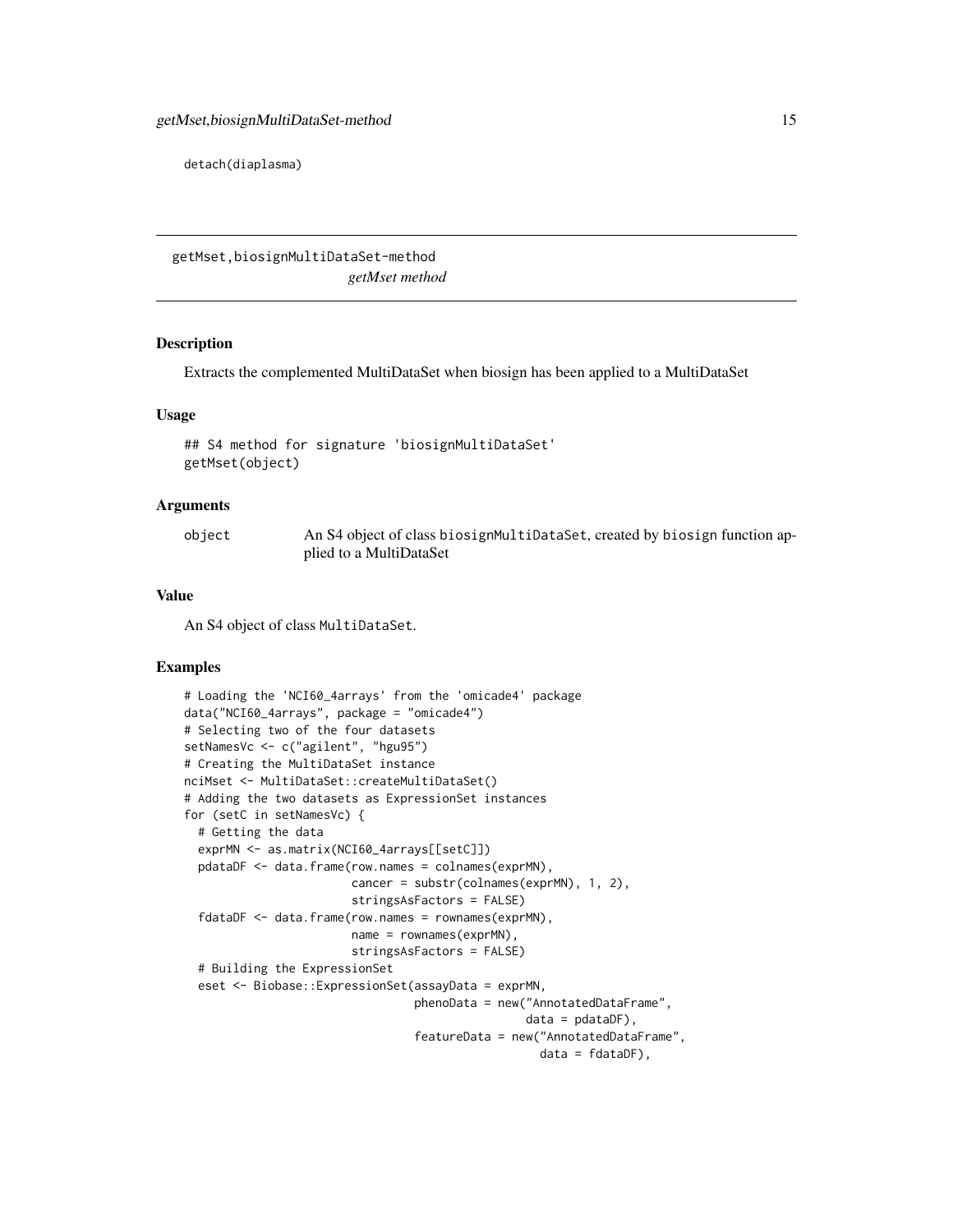```
16 getSignatureLs
```

```
experimentData = new("MIAME",
                                                       title = setC))
 # Adding to the MultiDataSet
 nciMset <- MultiDataSet::add_eset(nciMset, eset, dataset.type = setC,
                                    GRanges = NA, warnings = FALSE)
}
# Restricting to the 'ME' and 'LE' cancer types
sampleNamesVc <- Biobase::sampleNames(nciMset[["agilent"]])
cancerTypeVc <- Biobase::pData(nciMset[["agilent"]])[, "cancer"]
nciMset <- nciMset[sampleNamesVc[cancerTypeVc %in% c("ME", "LE")], ]
# Summary of the MultiDataSet
nciMset
# Selecting the significant features for PLS-DA, RF, and SVM classifiers, and getting back the updated MultiDataSet
nciBiosign <- biosign(nciMset, "cancer")
nciMset <- getMset(nciBiosign)
# In the updated MultiDataSet, the updated featureData now contains the cancer_biosign_'classifier' columns
# indicating the selected features
lapply(Biobase::fData(nciMset), head)
```
getSignatureLs *Signatures selected by the models*

# **Description**

List of 'S' (or 'S' and 'A') signatures for each classifier

# Usage

```
getSignatureLs(object, tierC = c("S", "AS")[1])
```

```
## S4 method for signature 'biosign'
getSignatureLs(object, tierC = c("S", "AS")[1])
```
#### Arguments

| object | An S4 object of class biosign, created by the biosign function.                    |
|--------|------------------------------------------------------------------------------------|
| tierC  | Character: defines whether signatures from the 'S' tier only (default) or the ('S' |
|        | and $'A'$ ) tiers should be returned                                               |

# Value

List of 'S' (or 'S' and 'A') signatures for each classifier

# Author(s)

Philippe Rinaudo and Etienne Thevenot (CEA)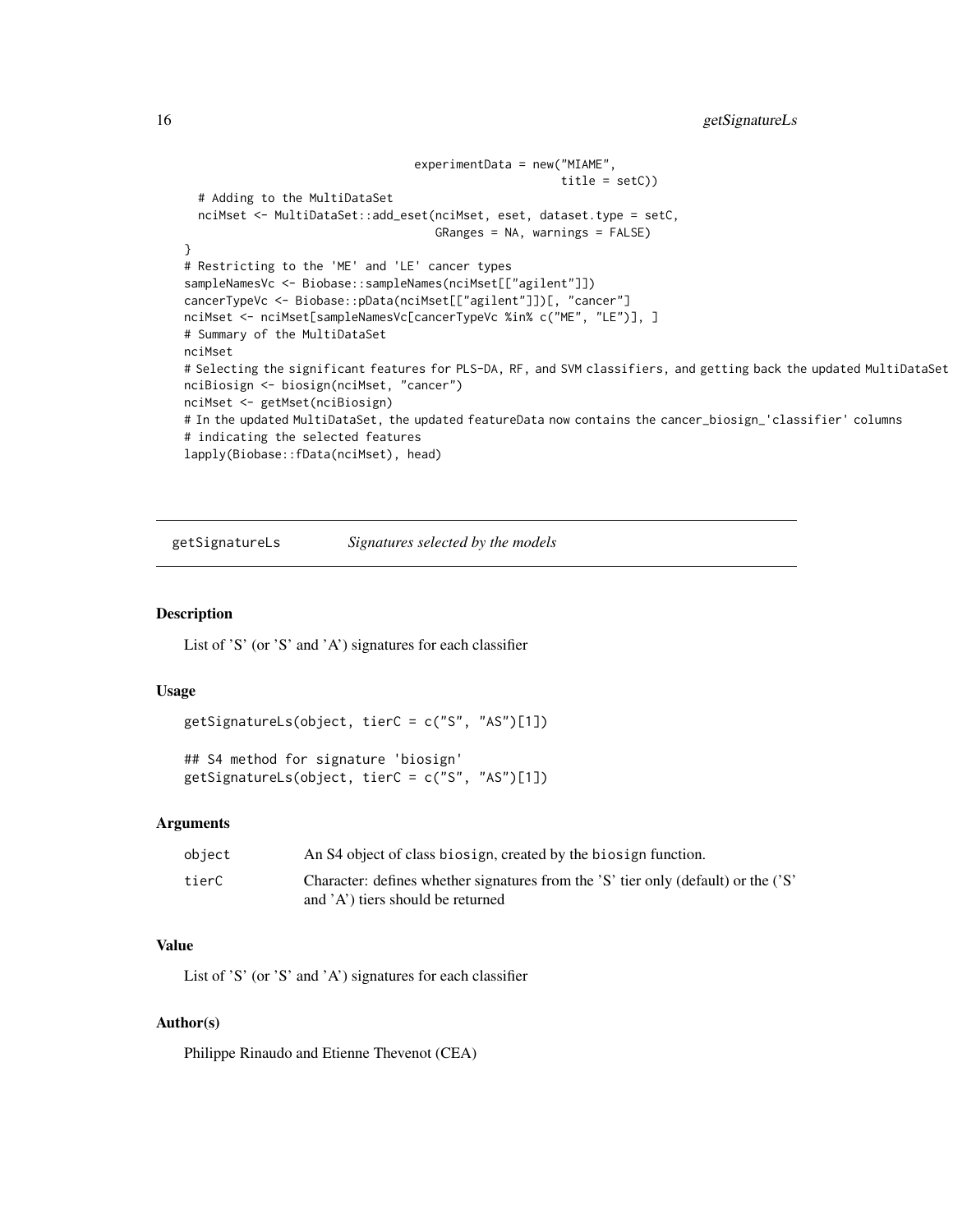#### <span id="page-16-0"></span>Examples

## loading the diaplasma dataset data(diaplasma) attach(diaplasma) ## restricting to a smaller dataset for this example featureSelVl <- variableMetadata[, "mzmed"] >= 490 & variableMetadata[, "mzmed"] < 500 dataMatrix <- dataMatrix[, featureSelVl] variableMetadata <- variableMetadata[featureSelVl, ] ## signature selection for all 3 classifiers ## a bootI = 5 number of bootstraps is used for this example ## we recommend to keep the default bootI = 50 value for your analyzes set.seed(123) diaSign <- biosign(dataMatrix, sampleMetadata[, "type"], bootI = 5) ## individual boxplot of the selected signatures getSignatureLs(diaSign) detach(diaplasma)

```
plot,biosign,ANY-method
```

```
Plot method for 'biosign' signature objects
```
# <span id="page-16-1"></span>Description

Displays classifier tiers or individual boxplots from selected features This function plots signatures obtained by biosign.

# Usage

```
## S4 method for signature 'biosign,ANY'
plot(
  x,
  y,
  tierMaxC = "S",
  typeC = c("tier", "boxplot")[1],plotSubC = "",
  fig.pdfC = c("none", "interactive", "myfile.pdf")[2],
  info.txtC = c("none", "interactive", "myfile.txt")[2]
)
```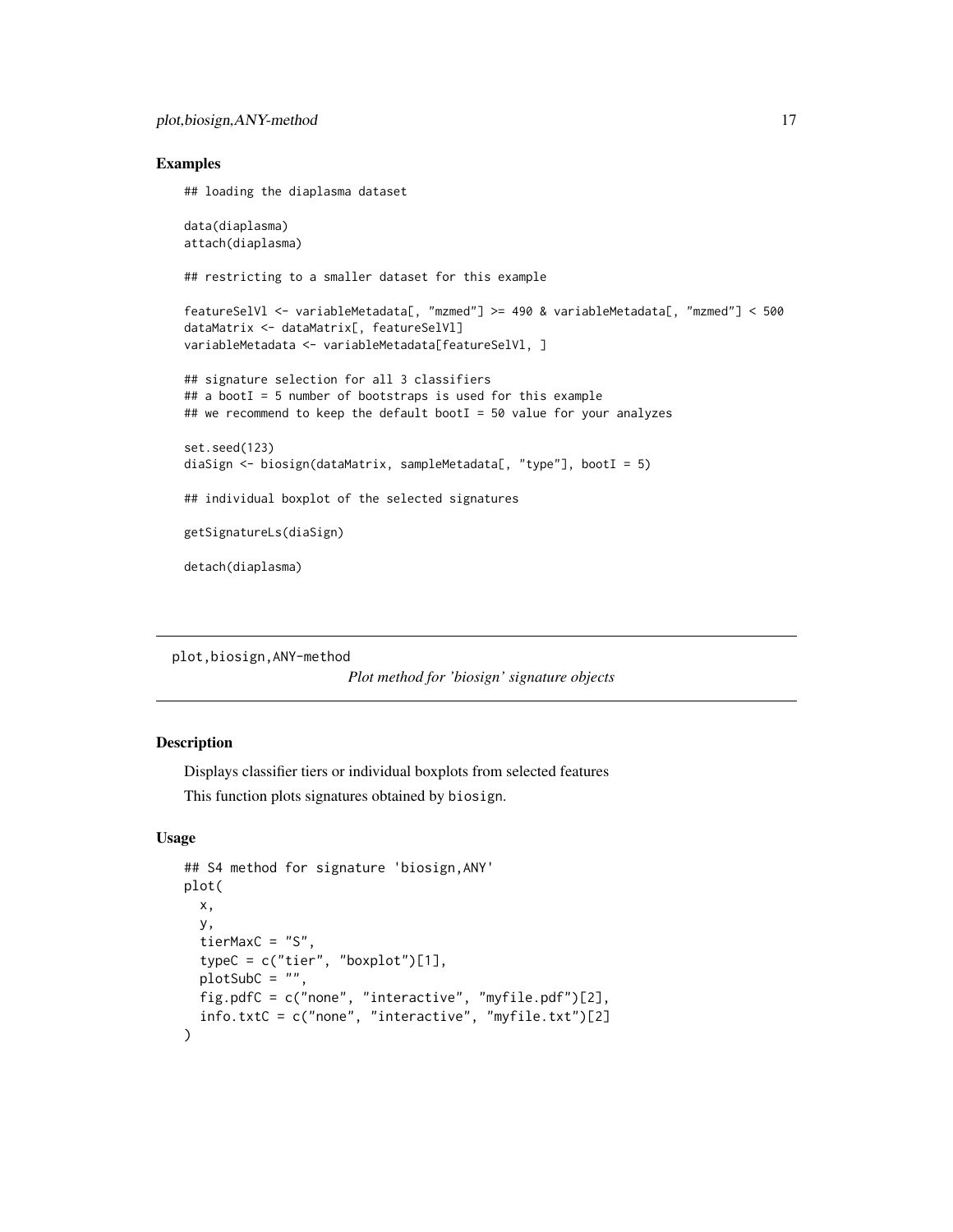```
## S4 method for signature 'biosignMultiDataSet,ANY'
plot(
  x,
  y,
  tierMaxC = "S",
  typeC = c("tier", "boxplot")[1],
 plotsubC = "",fig.pdfC = c("none", "interactive", "myfile.pdf")[2],
  info.txtC = c("none", "interactive", "myfile.txt")[2]
\mathcal{L}
```
# Arguments

| $\mathsf{x}$ | An S4 object of class biosign, created by the biosign function.                                                                                                                                                          |
|--------------|--------------------------------------------------------------------------------------------------------------------------------------------------------------------------------------------------------------------------|
| У            | Currently not used.                                                                                                                                                                                                      |
| tierMaxC     | Character: Maximum level of tiers to display: Either 'S' and 'A', (for boxplot),<br>or also $B', C', D', and E'$ (for tiers) by decreasing number of selections                                                          |
| typeC        | Character: Plot type; either 'tier' [default] displaying the comparison of signa-<br>tures up to the selected 'tierMaxC' or 'boxplot' showing the individual boxplots<br>of the features selected by all the classifiers |
| plotSubC     | Character: Graphic subtitle                                                                                                                                                                                              |
| fig.pdfC     | Character: File name with '.pdf' extension for the figure; if 'interactive' (de-<br>fault), figures will be displayed interactively; if 'none', no figure will be gener-<br>ated                                         |
| info.txtC    | Character: File name with '.txt' extension for the printed results (call to $\sin(k)$ ');<br>if 'interactive' (default), messages will be printed on the screen; if 'none', no<br>verbose will be generated              |

# Value

A plot is created on the current graphics device.

# Author(s)

Philippe Rinaudo and Etienne Thevenot (CEA)

# Examples

## loading the diaplasma dataset

```
data(diaplasma)
attach(diaplasma)
## restricting to a smaller dataset for this example
featureSelVl <- variableMetadata[, "mzmed"] >= 490 & variableMetadata[, "mzmed"] < 500
dataMatrix <- dataMatrix[, featureSelVl]
variableMetadata <- variableMetadata[featureSelVl, ]
```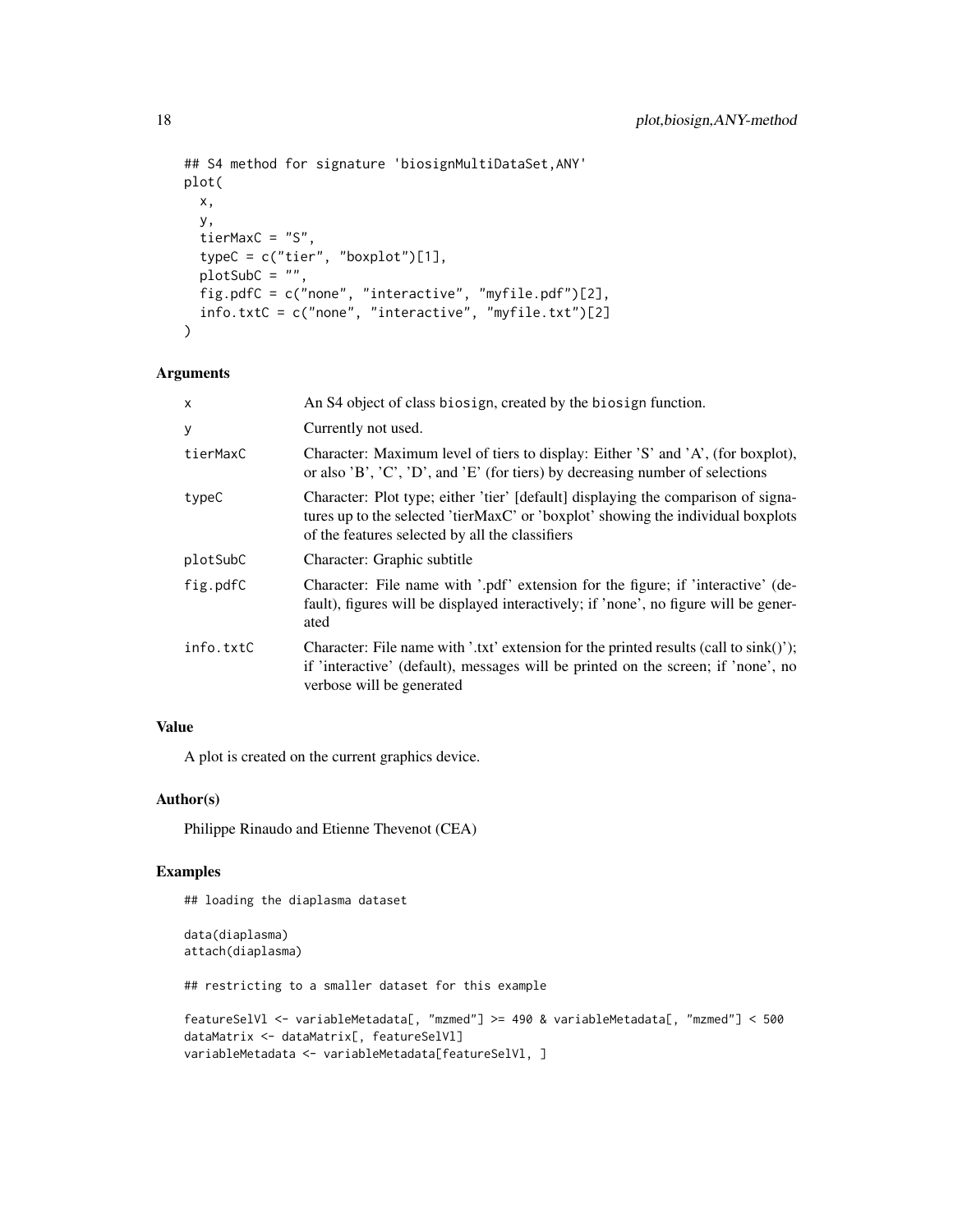```
## signature selection for all 3 classifiers
## a bootI = 5 number of bootstraps is used for this example
## we recommend to keep the default bootI = 50 value for your analyzes
diaSign <- biosign(dataMatrix, sampleMetadata[, "type"], bootI = 5)
## individual boxplot of the selected signatures
plot(diaSign, typeC = "boxplot")
detach(diaplasma)
data("NCI60", package = "ropls")
nci.mds <- NCI60[["mds"]]
# Restricting to the "agilent" and "hgu95" datasets
nci.mds <- nci.mds[, c("agilent", "hgu95")]
# Restricting to the 'ME' and 'LE' cancer types
library(Biobase)
sample_names.vc <- Biobase::sampleNames(nci.mds[["agilent"]])
cancer_type.vc <- Biobase::pData(nci.mds[["agilent"]])[, "cancer"]
nci.mds <- nci.mds[sample_names.vc[cancer_type.vc %in% c("ME", "LE")], ]
# Selecting the significant features for PLS-DA, RF, and SVM classifiers
nci_cancer.biosign <- biosign(nci.mds, "cancer", bootI = 5)
# Plotting the selected signatures
plot(nci_cancer.biosign)
```
predict,biosign-method

*Predict method for 'biosign' signature objects*

#### <span id="page-18-1"></span>Description

This function predicts values based upon biosign classifiers trained on the 'S' signature

#### Usage

```
## S4 method for signature 'biosign'
predict(object, newdata, tierMaxC = "S")
```
#### Arguments

object An S4 object of class biosign, created by biosign function.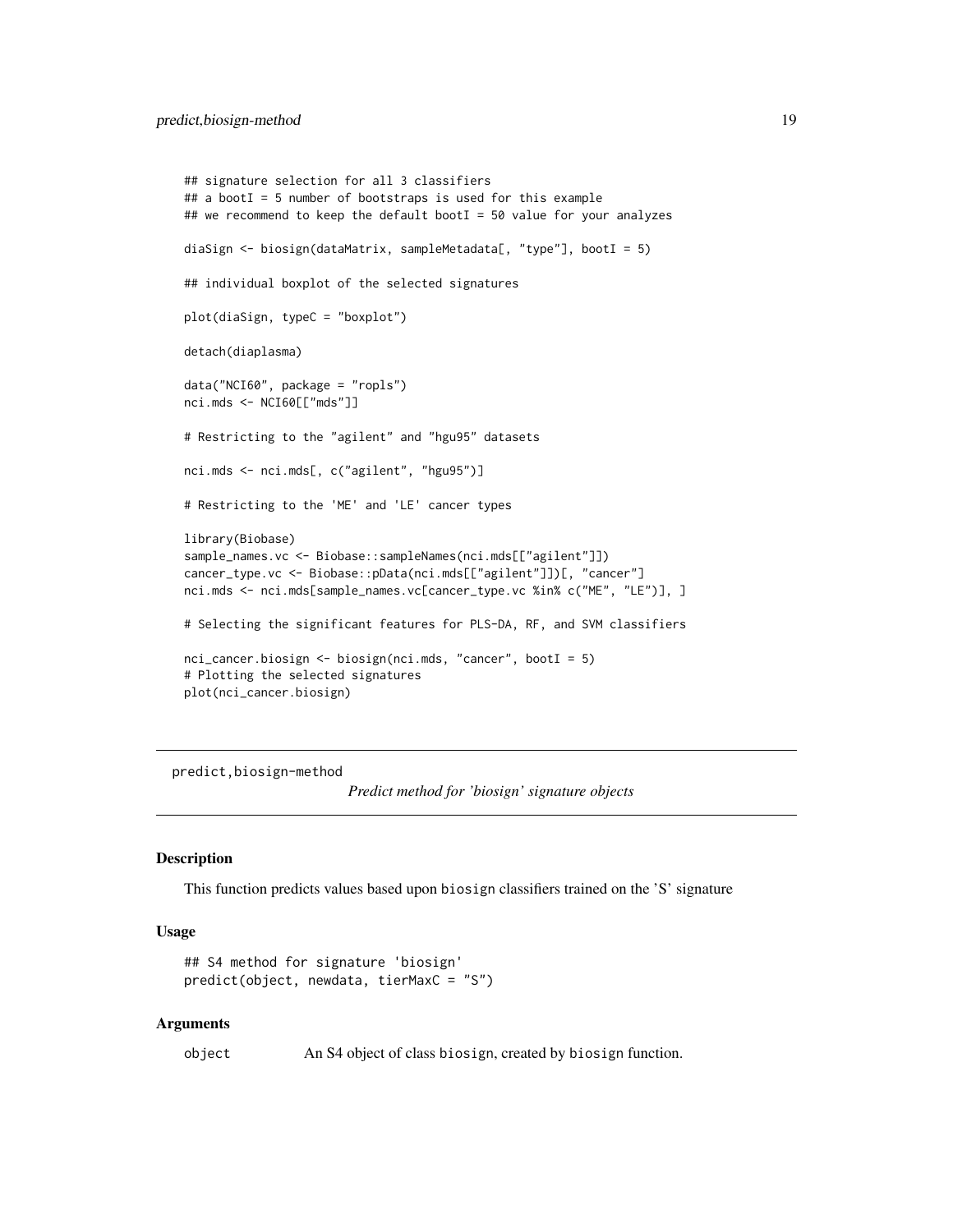| newdata  | Either a data frame or a matrix, containing numeric columns only, with column |
|----------|-------------------------------------------------------------------------------|
|          | names identical to the 'x' used for model training with 'biosign'.            |
| tierMaxC | Character: Maximum level of tiers to display: Either 'S' or 'A'.              |

#### Value

Data frame with the predictions for each classifier as factor columns.

#### Author(s)

Philippe Rinaudo and Etienne Thevenot (CEA)

#### Examples

## loading the diaplasma dataset

data(diaplasma) attach(diaplasma)

## restricting to a smaller dataset for this example

```
featureSelVl <- variableMetadata[, "mzmed"] >= 490 & variableMetadata[, "mzmed"] < 500
dataMatrix <- dataMatrix[, featureSelVl]
variableMetadata <- variableMetadata[featureSelVl, ]
```
## training the classifiers ## a bootI = 5 number of bootstraps is used for this example ## we recommend to keep the default bootI = 50 value for your analyzes

```
set.seed(123)
diaSign <- biosign(dataMatrix, sampleMetadata[, "type"], bootI = 5)
```

```
## fitted values (for the subsets restricted to the 'S' signatures)
sFitDF <- predict(diaSign)
```

```
## confusion tables
print(lapply(sFitDF, function(predFc) table(actual = sampleMetadata[,
"type"], predicted = predFc)))
```

```
## balanced accuracies
sapply(sFitDF, function(predFc) {        conf <- table(sampleMetadata[,
"type"], predFc)
conf <- sweep(conf, 1, rowSums(conf), "/")
mean(diag(conf))
})
## note that these values are slightly different from the accuracies
## returned by biosign because the latter are computed by using the
```

```
## resampling scheme selected by the bootI or crossvalI arguments
getAccuracyMN(diaSign)["S", ]
```

```
detach(diaplasma)
```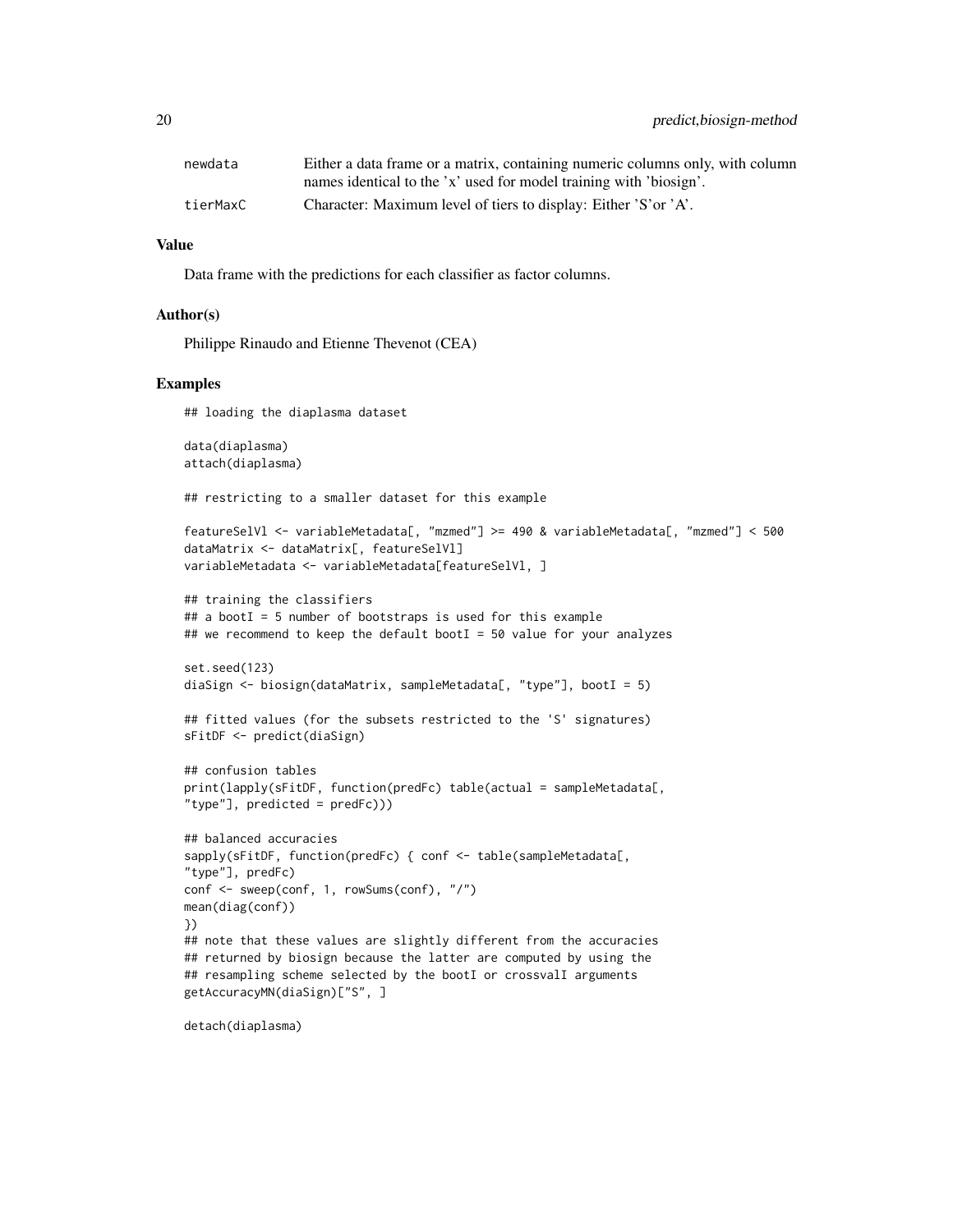<span id="page-20-0"></span>show,biosign-method *Show method for 'biosign' signature objects*

# Description

Prints the selected features and the accuracies of the classifiers.

# Usage

```
## S4 method for signature 'biosign'
show(object)
```
# Arguments

object An S4 object of class biosign, created by the biosign function.

#### Value

Invisible.

# Author(s)

Philippe Rinaudo and Etienne Thevenot (CEA)

#### Examples

## loading the diaplasma dataset

data(diaplasma) attach(diaplasma)

## restricting to a smaller dataset for this example

```
featureSelVl <- variableMetadata[, "mzmed"] >= 490 & variableMetadata[, "mzmed"] < 500
dataMatrix <- dataMatrix[, featureSelVl]
variableMetadata <- variableMetadata[featureSelVl, ]
```

```
## signature selection for all 3 classifiers
## a bootI = 5 number of bootstraps is used for this example
## we recommend to keep the default bootI = 50 value for your analyzes
```

```
set.seed(123)
diaSign <- biosign(dataMatrix, sampleMetadata[, "type"], bootI = 5)
```
diaSign

detach(diaplasma)